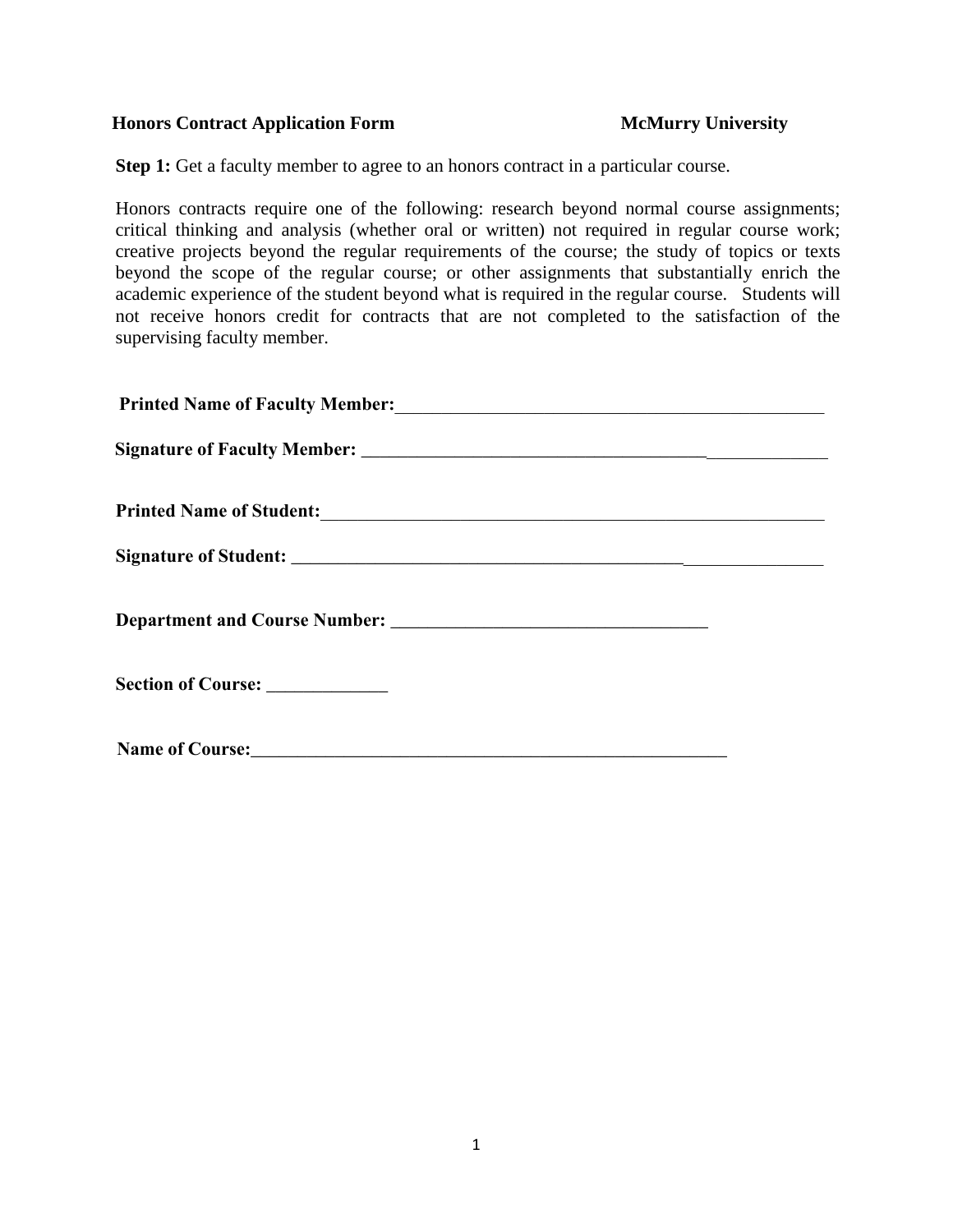# **Honors Contract Application Form McMurry University**

## **Proposed Contract:**

Describe in detail the enriched academic work to be done in this honors contract.

How will the faculty member determine whether it is completed successfully?

Explain how this contract meets at least one of the above criteria and how the student's performance on the contracted work will impact the student's grade in the course.

State how failure to complete the contracted work will affect the student's grade.

Feel free to attach additional information.